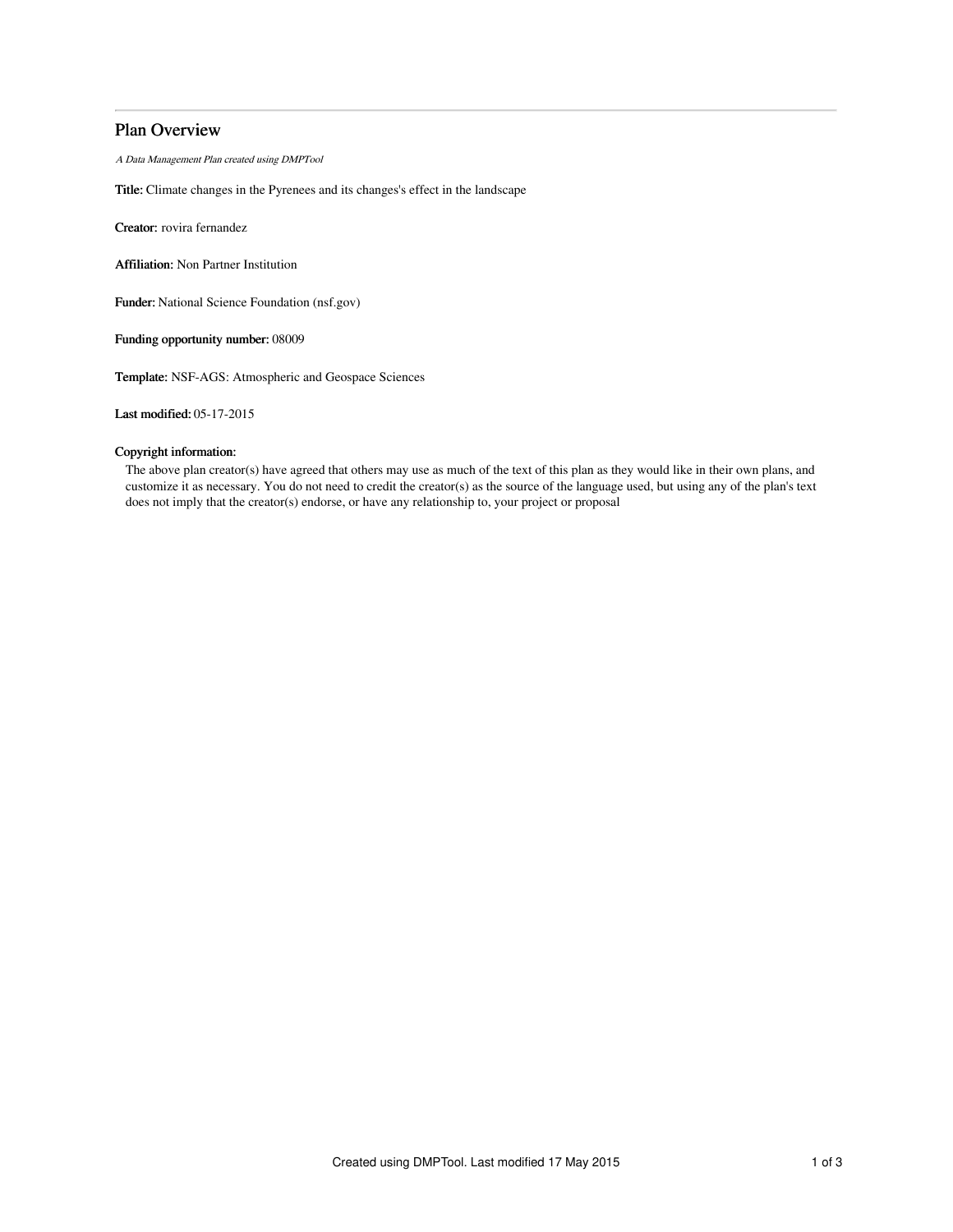## Climate changes in the Pyrenees and its changes's effect in the landscape

### Products of research

Describe the types of data and products that will be generated in the research, such as physical samples, space and/or time-dependent information on chemical and physical processes, images, spectra, final or intermediate numerical results, theoretical formalisms, computational strategies, software, and curriculum materials. Air samples at Pyrenees will be collected continuously from air every day, during 5 years Photographs taken in specific places taken every season during 5 years Temperatures collecte every day (maximum and minimum) during 5 years

#### Data format

Describe the format in which the data or products are stored (e.g. hardcopy logs and/or instrument outputs, ASCII, XML files, HDF5, CDF, etc). What metadata will be part of the data sets produced?

The data generated will be placed in comma-separated-values in plain ASCII

format, which are readable over long time periods.

The final data file will contain dates for each observation

The final data product distributed to most users will occupy less than 500 KB; raw data, which will be distributed on request, will occupy less than 10 MB.

Metadata will be comprised of two formats—contextual information about the data

in a text based document and ISO 19115 standard metadata in an xml file. These

two formats for metadata were chosen to provide a full explanation of the data (text

format) and to ensure compatibility with international standards (xml format). The

standard XML file will be more complete; the document file will be a umanreadable summary of the XML file.

### Access to data, and data sharing practices and policies

Describe your plans for providing access to data, including websites maintained by your research group and contributions to public databases. If maintenance of a web site or database is the direct responsibility of your group, provide information about the period of time the web site or database is expected to be maintained. Also describe your<br>practice or policies regarding the release of data will be kept private. Describe your policies (where applicable) for protection of propriety data, privacy and confidentiality, intellectual property, or other rights or requirements.

The data product will be updated monthly.

The date of the update will be included in the data file and will be part of the data file name.

Versions of the data product will be revised. A revision history document will describe the revisions made.

Data will be placed in Zenodo repository

#### Policies and provisions for re-use, re-distribution and production of derivatives

Describe your policies regarding the use of data provided via general access or sharing. If you plan to provide data on a website, will the site contain disclaimers, or conditions regarding the use of the data in other publications or products? If the data or products are copyrighted, how will this be noted on the website?

The final data product will be release to the public as soon as we will obtain the data.

There is no period of exclusive use by the data collectors. Users can access documentation in Zenodo.

The data will be available via ftp download.

#### Archiving of data

Describe whether and how data will be archived and how preservation of access will be handled. For example, will hardcopy logs, instrument outputs, and physical samples be stored in a location where there are safeguards against fire or water damage? Is there a plan to transfer digitized information to new storage media or devices as technological standards or practices change? Will there be an easily accessible index that documents where all archived data are stored and how they can be accessed? If the data will be archived by a third party, please refer to their preservation plans (if available).